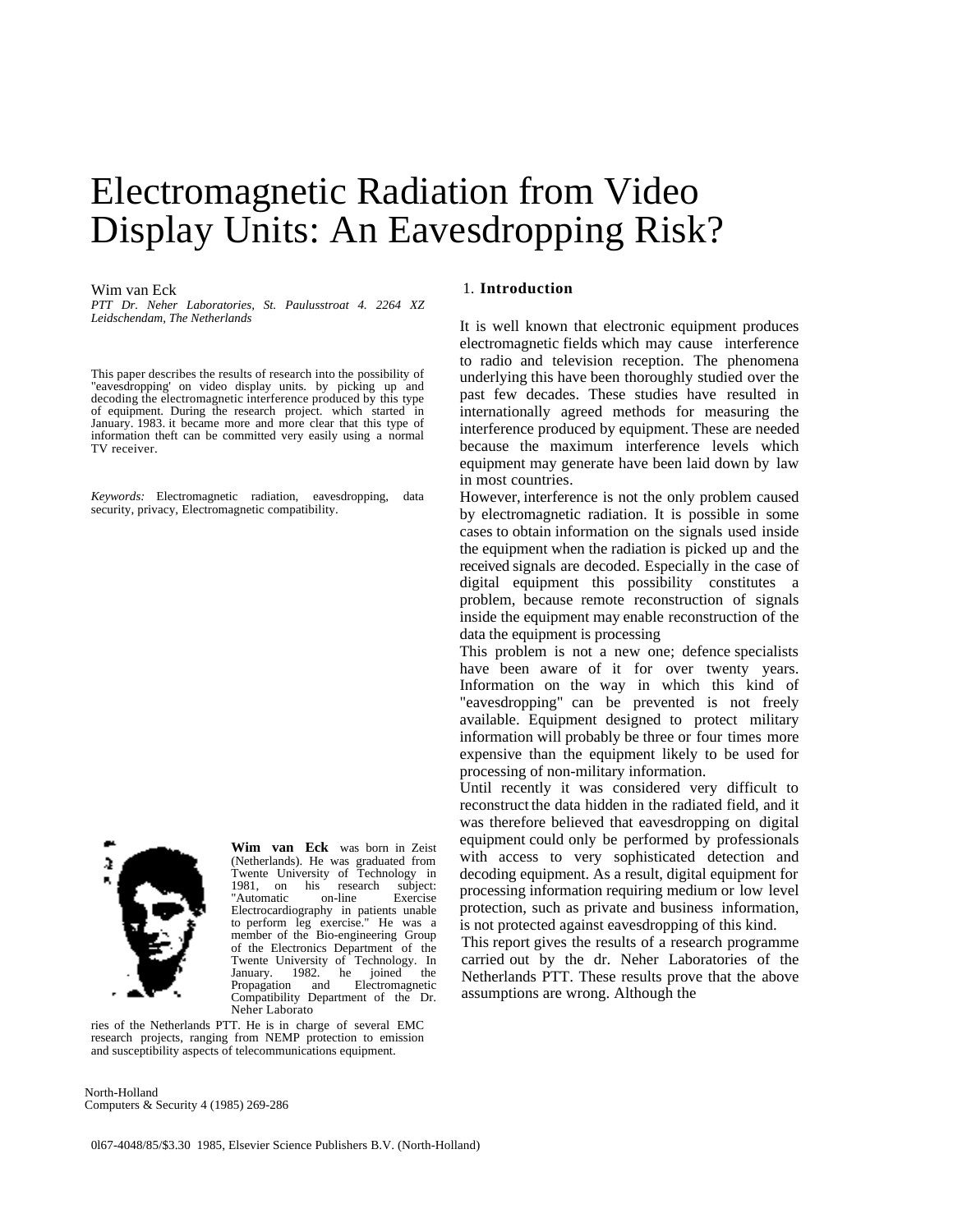studies were restricted to the possibility of eavesdropping on video display units, the results clearly show that it can, in some cases, be done using equipment which is generally available on the market. In the case of eavesdropping on a video display unit, this can be a normal TV broadcast receiver. With some minor alterations to this receiver it is easy to extend the number of types of video display units which can be eavesdropped on.

The object of the research programme was not only to study the problem itself, but also to find ways of preventing this kind of information theft. An additional aim was the definition of a measurement method which could be used to check the severeness of the problem with individual video display units [VDUs '] (possibly for type-approval purposes). The solutions found are described later.

The application of square wave signals and high switching frequencies in digital equipment leads to the radiation of electromagnetic fields containing frequency components up into the UHF region. Although the power spectral density of these signals decreases with increasing frequency, this is compensated for in the radiated field, because the radiation effectiveness of the electronic circuits inside the equipment increases with frequency. This means that the radiation level produced by digital equipment may be constant up to several hundred MHz.

In some cases, resonances in circuits may lead to higher radiation levels at some frequencies in the radiated spectrum. Even circuits not designed to carry a certain signal may radiate part of this signal due to cross-talk and because the circuits are resonant for some of the signal's frequency components. A striking example of such a radiating circuit is the main power cable of a piece of equipment.

*2.2. Video Display Units*

If we limit ourselves to video display units, it can be easily recognized that the field radiated by such

a piece of digital equipment will consist of two distinguishable parts:

- narrowband harmonics of the digital clock sig nals, and
- broadband harmonics of the various 'random' digital signals such as the video signal.

Contrary to other broadband signals inside a video display unit, the video signal is amplified from transistor-transistor logic unit (TTL) level to several hundred volts before it is fed into the cathode ray tube (CRT). The radiation originating from the video signal will therefore be the dominant component of the broadband field generated by the video display unit in most cases.

Each (radiated) harmonic of the video signal shows a remarkable resemblance to a broadcast TV signal, as is shown in the technical appendix of this paper. It is therefore possible to reconstruct the picture displayed on the video display unit from the radiated emission **2. Cause and Effects in Brief** by means of a normal television receiver.

## *2.1. Phenomenon 2. 3. Decoding A ids*

The signal received by the TV receiver does not contain synchronization information. This means that the picture displayed on the TV screen while 'receiving' radiation from a video display unit will be moving over the screen in both the horizontal and vertical directions, unless the synchronization frequencies in the video display unit and the TC receiver are the same. Although the latter is true for many types of video display units, the picture received will not be very stable and therefore not easily readable. The quality of reception can be improved by externally generating the necessary synchronization signals and feeding them into the TV receiver.

With this extension to the normal TV receiver (the costs are approximately \$15), almost any type or make of video display unit can be easvesdropped on, provided it generates a sufficiently high radiation level. The extension can be designed and constructed by any electronic amateur within a few days.

### *2.4. Implications*

If no preventive measures are taken, eavesdropping on a video display unit is possible at several hundreds of metres distance, using only a normal

**<sup>&#</sup>x27; In the United States, the reference is a VDT or video display terminal.**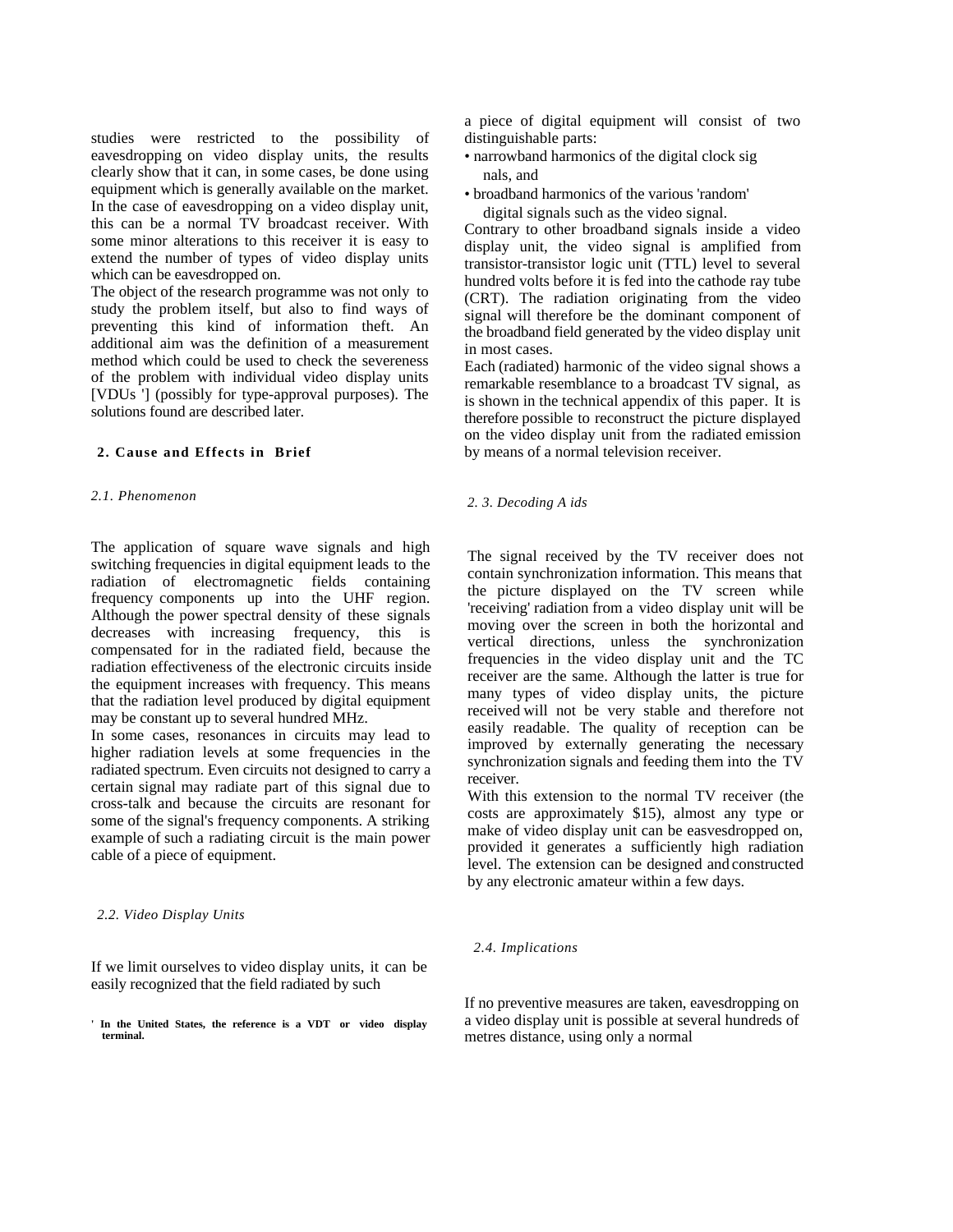black-and-white TV receiver, a directional antenna and an antenna amplifier. It is even possible to pick up information from some types of video display units at a distance of over 1 kilometre If more sophisticated receiving and decoding equipment is used, the maximum distance can be much greater.

It is evident that this possibility has implications with regard to the protection of information. This is especially relevant to cases where protective measures have already been taken, such as encryption and/or physical protection. In any chain of measures taken to protect information, the weakest link may well be the video display unit radiating information around. And as everybody knows, a chain is never stronger than its weakest link.

As it is relatively easy to reconstruct information from the field radiated by video display units, the phenomenon may have consequences for information security even where a low or medium level of data protection is required. It should be borne in mind that the eavesdropping possibility may affect telebanking and other activities carried out with the aid of a personal computer. It is possible for a neighbor to copy information displayed during these activities (e.g. data on the financial situation) using his own TV receiver.

In some cases reception of private information of neighbours may even happen accidentally. Information can be displayed on the receiving television set during normal operation. This is not an imaginary occurrence: The Radio Control Service of the Netherlands PTT - which is in charge of spectrum management - has had several complaints from persons who were receiving information from a nearby travel agency.

All this means that this eavesdropping problem necessitates measures over the entire range of information security levels, ranging from 'top secret' to 'privacy-sensitive.'

### 3. **Electromagnetic Eavesdropping**

Many video display units or terminals are based on the same principles as black-and-white television. The free-running synchronization oscillators in a TV receiver can therefore sometimes generate nearly the same frequency as the one used in the VDU. If this happens the displayed information can easily be reproduced on the TV screen, and this can even occur accidentally.

The problem cannot be solved by using only types of video display units of terminals with synchronization frequencies out of the *normal* television range, since a malefactor who is determined to copy the information on his TV screen has several ways at his disposal of adjusting the synchronization frequencies in his TV receiver to those in the video display unit or terminal. All it takes to do so is a little knowledge of the principles of TV reception and an investment of about \$5.

### *3.1. Reconstructing Synchronization*

3.1.1. The External Oscillator Solution

The easiest and cheapest way of reconstructing the synchronization in the TV receiver is the use of a device containing two oscillators:

- one adjustable oscillator for the frequency range 15-20 kHz to generate the horizontal synchro nization signal (line synchronization), and
- one adjustable oscillator for the frequency range 40-80 Hz to generate the vertical synchroniza tion signal (picture synchronization).

Both signals can be combined and fed into the synchronization separator (Fig. 2) of the TV receiver. It is rather difficult to adjust both oscillators to the video display units or terminals synchronization frequencies because both have to be adjusted constantly during reception.

It is well known that the vertical and horizontal synchronization frequencies are related according to: .

## $f_{\text{hor}} = k f_{\text{vert}}$

where  $k$  is the number of display lines on the CRT or screen. It is therefore practical to generate only the horizontal synchronization frequency, and to obtain the vertical synchronization frequency through division of  $f_{\text{hor}}$  by *k*. A programmable digital frequency divider which can be used for this purpose can be bought for about \$10. Once the number of screen lines has been determined, the synchronization can be restored by adjusting only one oscillator.

Fig. 1 shows an eavesdropping set-up in which this type of synchronization recovery is used.

*3.1.2. Recovery from the Received Signal* The horizontal and the vertical synchronization frequencies are available in the spectrum of the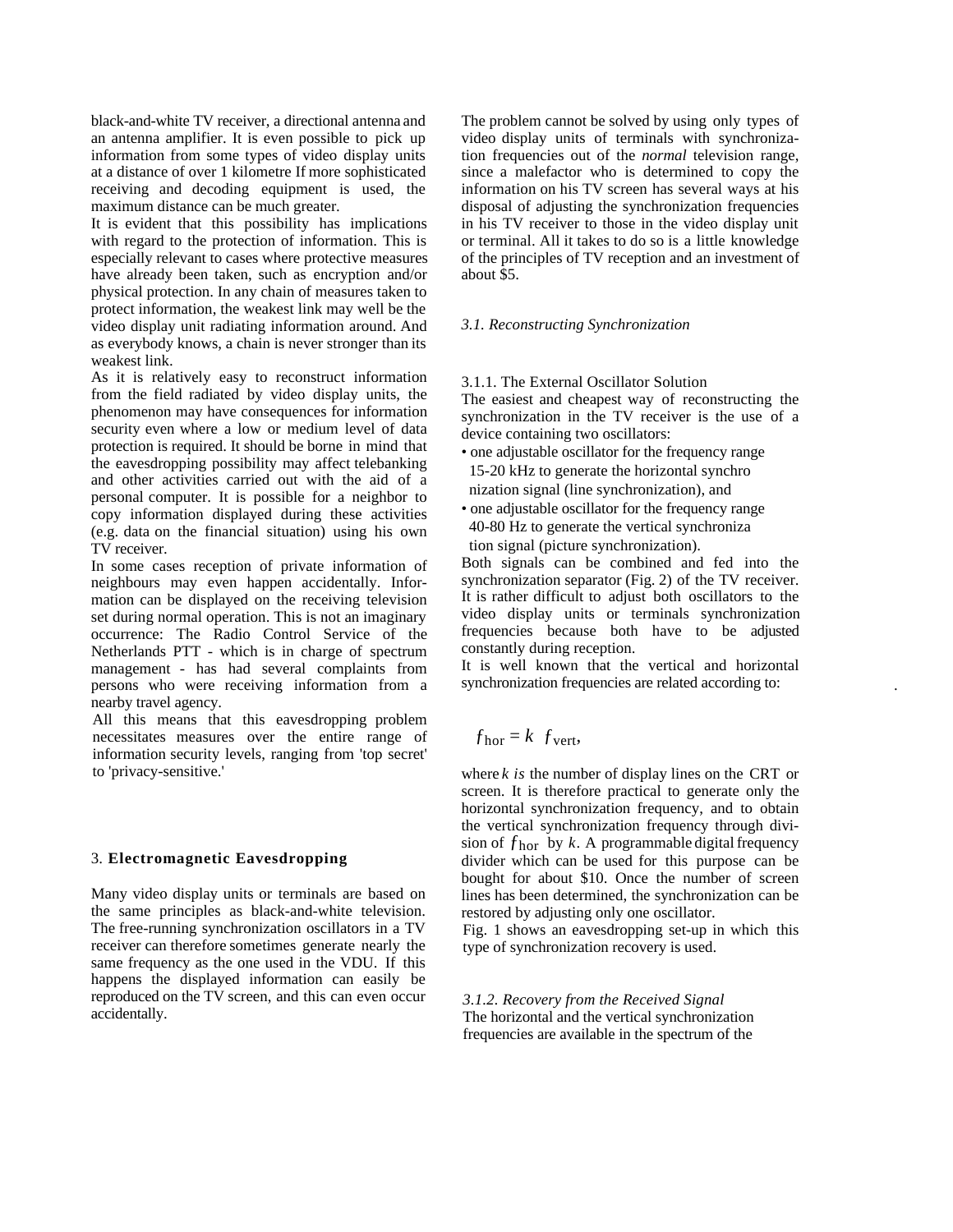

Fig. 1. Eavesdropping eel-up using a variable oscillator and a frequency divider to restore synchronization. The picture on the TV is picked up from the radiation of the VDU in the background.

video signal in the video display unit or terminal because the video signal is made equal to zero during horizontal and vertical flyback of the electron beam in the CRT2. As the frequency components are not available in the 'format' expected by a TV receiver, it is necessary to design a synchronization recovery circuit. A straightforward approach in this respect is extraction of the horizontal synchronization frequency from the line feed [LF] signal, using a narrow bandpass filter. The signal obtained is a sinusoidal wave of 15- 20 kHz with a fair amount of phase noise. This noise can be easily removed using a very slow phase locked circuit. A pulse shaping circuit can turn the sinusoid into a square wave (synchronization signal) and the vertical synchronization frequency can easily be obtained again by division of this frequency by the number of screen lines. In order to obtain a stable synchronization signal it is necessary to have either a high signal-to-noise ratio in the received signal or to include a narrow bandpass filter in the circuit. In the latter case it is

2 This is in contrast to the assumption in the Appendix that the video signal is a random digital signal but it does not affect the usability of the theoretical model for this purpose.

necessary to use a tunable filter to obtain a generally usable circuit for synchronization recovery.

### *3.2. Site Measurements*

The first measurements of the electromagnetic field strength generated by various types of VDUs were carried out on a measuring site as described in *CISPR Publication 16* 3. Fields strength measurements according to the forthcoming CISPR recommendation on data processing and office equipment (DP/OE) showed that none of the VDUs under test produced electromagnetic interference beyond the proposed limits.

In spite of this, it was still possible to obtain a clear picture of the displayed information on a normal TV receiver at a distance of about 50 metres from the video display unit or terminal. For video display units or terminals in metal covering the maximum reception distance was about 10 metres.

These measurements were carried out within

<sup>3</sup> CISPR is the special International Committee on Radio Interference and is one of the committees of the IEC.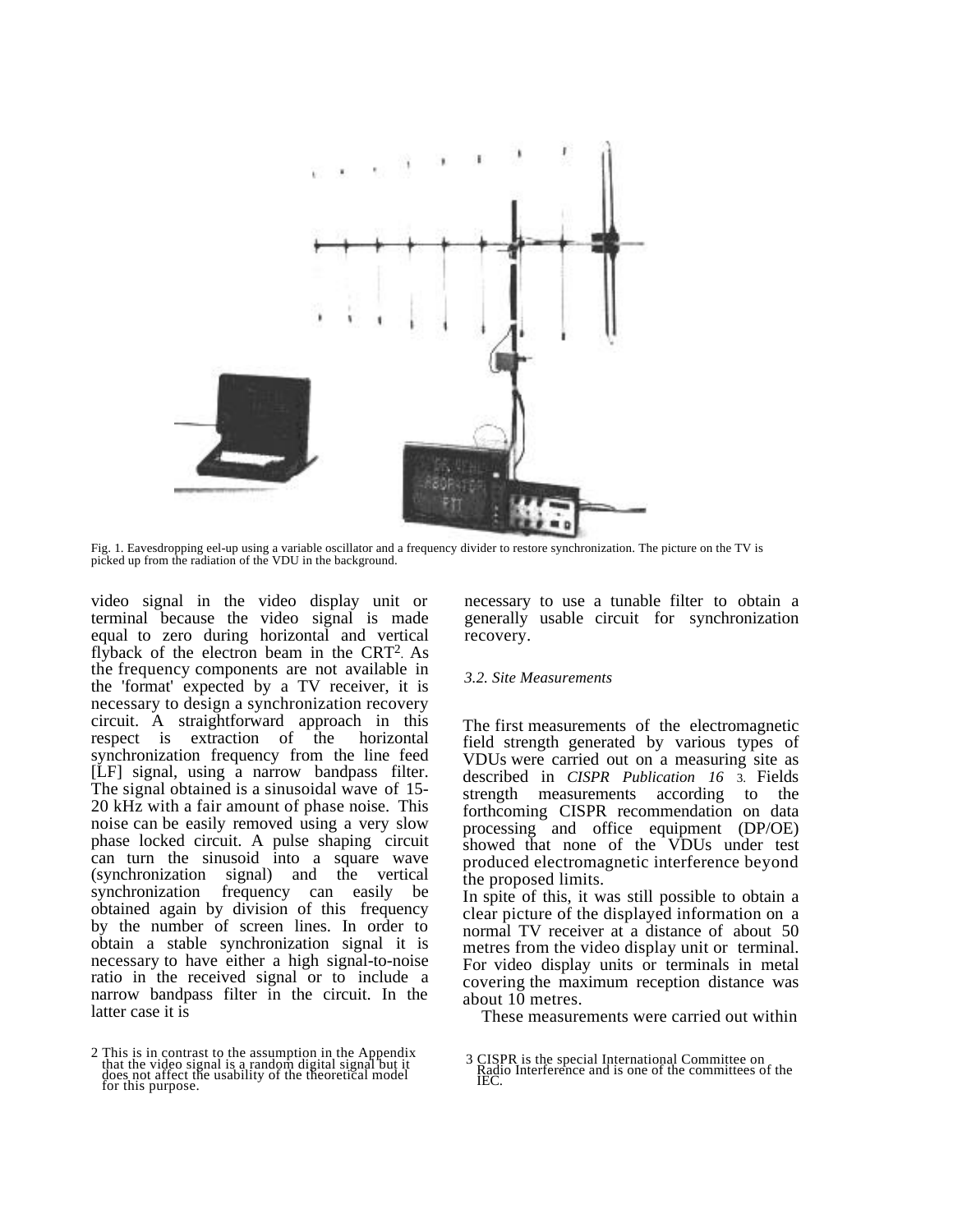the TV broadcast bands; field strength measurements, however, showed that the maximum radiation level produced by a video display unit or terminal was always located between the TY broadcast bands. Consequently, the maximum reception distance may be expected to be larger than the distances mentioned in the aforegoing 4. Also, since measurements were carried out using a dipole antenna for reception, the use of a directional antenna may provide at least 10 dB extra gain, thus leading to another increase in maximum reception distance. Sometimes a video display unit or terminal is placed near reflecting objects. This may in the worst case lead to a transmission gain of about 3 dB.

Taking account of all these factors, it seems justified to estimate the maximum reception distance using only a normal TV receiver at about 1 km for a video display unit or terminal in plastic covering and around 200 m for one in metal covering.

### *3.3. Experimental Eavesdropping*

To prove that eavesdropping is feasible in a practical situation using this simple set-up, the following experiment was carried out. The equipment (dipole antenna, TV receiver, and synchronization oscillators) was put in a car, which was placed in the car park of a building in which a word processor was being used. An attempt was then made to copy the information from this word processor's video unit by taking photographs of the screen of the receiving television set. The photographs convinced even the most skeptical people in our organization of the threat of this possibility to information security.

### *3.4. Further Experiments*

In February, 1985, we carried out an eavesdropping experiment in London, in cooperation with the British Broadcasting Corporation. Part of the results were shown in the programme "Tomorrow's World." A small van was equipped with a 10 metre high pump mast to which a VHF band III antenna was

clamped (10 dB gain). The received signal was fed through an antenna, amplified (18 dB) and displayed on a television screen inside the van. For obvious reasons we cannot give information on the data picked up during the experiment. The results can be summarized as follows:

- It is possible to eavesdrop on the video display units or terminals in buildings from a large distance, using a car fitted up for the purpose.
- Although the experiment was carried out in broad daylight and many people watched us, nobody asked what we were doing.

### **4. Solutions**

### *4.1. Decrease Radiation Level*

There are various techniques for decreasing the amount of radiation from electronic circuits. They include:

- •Do not use a family of digital components which switches faster than necessary for the operation of the circuits. This limits the high cut-off frequency of the radiated spectral intensity.
- Keep the radiating area of an electric circuit loop as small as possible. This can e.g. be done by providing a return lead as near as possible to each signal lead on the printed circuit board.

• Keep interconnecting leads as short as possible. More details and additional techniques can be found in the various publications on electromagnetic compatibility design, such as [5] and [6].

The above measures will decrease the total amount of radiation from the printed circuit boards in the equipment. They cannot decrease the radiation from the electron beam in the CRT. Thus additional measures are required.

If the entire video display unit or terminal system is electromagnetically shielded, the radiation can be almost eliminated. A metal shield will keep the electromagnetic energy inside the unit or terminal. The shielding effectiveness (in dB) of a metal shield is almost proportional to the thickness of the shield in the frequency range from several hundred kHz up to several hundred MHz (depending on the size of the video display unit or terminal).

If a metal shield could be constructed round the video display unit or terminal, the radiation level outside the equipment would be determined by the

<sup>4</sup> In the future. TV receivers will be able to receive signals at frequencies between the TV broadcast bands since these frequencies will be used for cable television.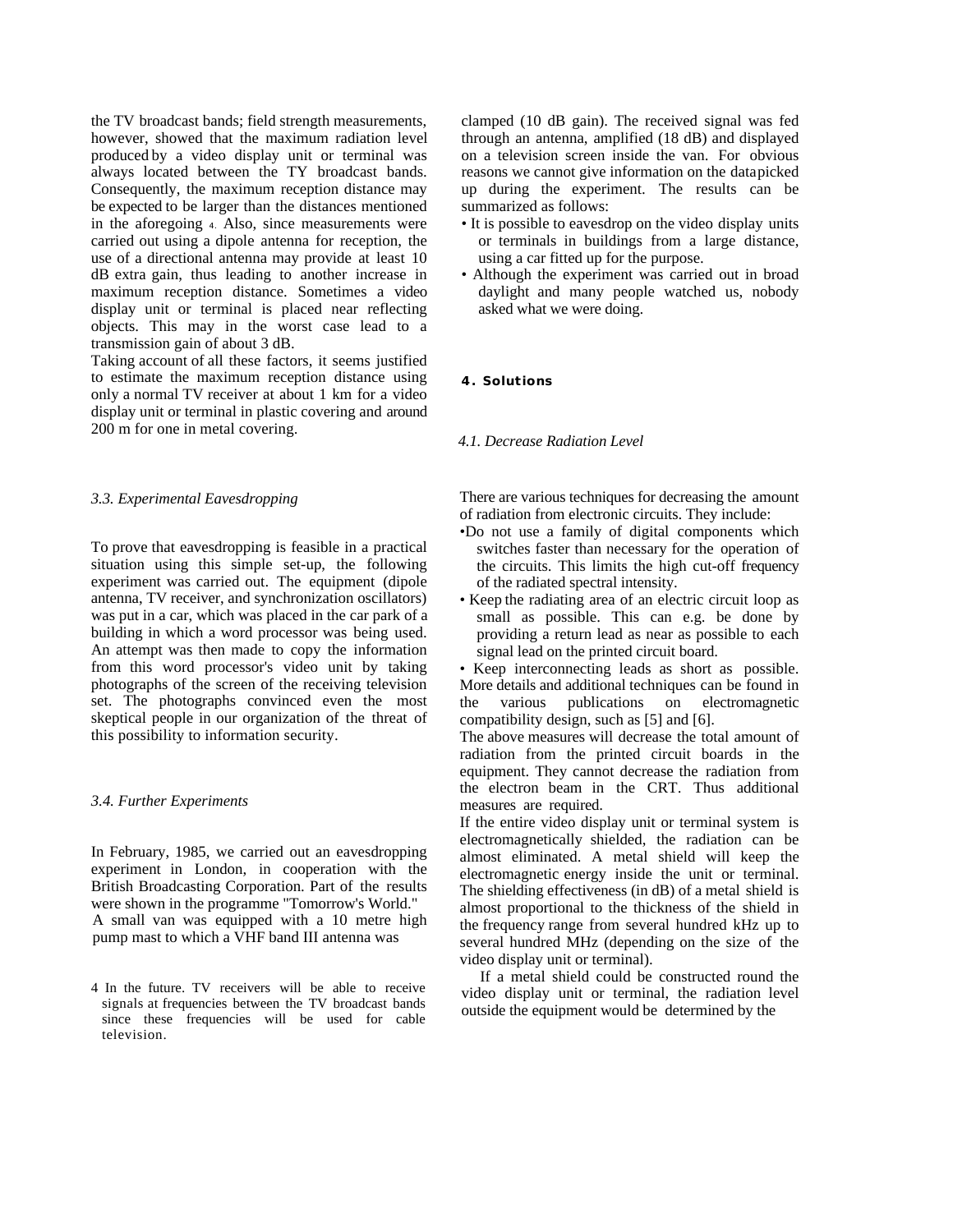thickness of the shield and the radiation level before the shield was installed. Unfortunately, the construction of such a shield is not feasible because.

• part of the shield would have to be optically transparent to be able to see the screen;

• cables would have to penetrate the shield to link the unit or terminal to the outside world (interfacing, power supply);

• the keyboard would have to be reachable for the operator; and

• in most cases ventilation openings would be needed. To allow all the functions mentioned above, a vast range of shielding materials and aids are available on the market, including:

• metal (gold) coated CRT screens;

• wire mesh nettings to be placed before a CRT screen

• honey comb gratings for ventilation;

• shielded cables for interconnection of VDU and keyboard;

• electric filters to prevent radiation from

penetrating cables; and

• special material to join the different parts of the shield, etc.

The total of measures which can be taken to reduce the radiation level is rather expensive, and may double or even triple the price of a video display unit or terminal depending on the final radiation level accepted.

*4.2. Increase Noise Level*

From a radio-interference point of view, this type of solution is the worst imaginable, but it is a possibility. Manufacturers already have many problems in complying with statutory radio interference limits, and it is therefore virtually impossible to equip a unit or terminal with such a noise source.

The only solution one might think of to prevent eavesdropping in this way is to place a lot of equipment in one room, e.g. a large number of terminals. Experiments have shown that this is not a real solution. As noted earlier, the radiation pattern of a terminal is largely determined by resonances at some frequencies. These resonances occur at different frequencies, even if two units of the same type are chosen. This means that eavesdropping on a cluster of video display units

or terminals is possible, because each unit has different (resonance) frequencies at which the radiation is dominant.

### *4.3. Cryptographic Display*

The basic factor leading to the detection of the information displayed on a video display unit or terminal by means of a normal TV receiver is the similarity between the two systems as regards image build-up. Therefore, a simple and adequate solution to this problem is to change the sequence in which the successive display lines are written on the screen. A TV receiver expects the picture build-up to start at the top line and to end at the bottom line in a natural sequence (1, 2, 3, 4, . . ., *k ).*

It is comparatively easy to change the sequence of the pattern of the digital image build-up of the video display unit into a semi-random one. The sequence obtained can be made dependent on a code key which can be fed into the units circuitry. If the radiated signal is now picked up by a TV receiver, the information is not readable, and it is very difficult to ascertain whether information is being received at all. The information can only be obtained from the received signal when the sequence is known or when sophisticated decoding equipment is used. In order to prevent detection of the information by "trial and error" (with *k* display lines there are only*k!* possibilities), the code key can be made to change semi-randomly after a preset time interval. The design of a video display unit or terminal with such a cryptographic display is relatively simple and the total costs are estimated at about \$20 extra per terminal.

This system does not provide full protection against eavesdropping but it is adequate in most cases. This is especially true where a low or medium security level or privacy is required, such as in home applications and in most office applications. The costs of the system are realistic in relation to the required security level. This solution was found as a result of our studies in this field. Patents on this method are pending.

### **5. Measuring Methods and Requirements**

### *5.1. Existing Standards*

It can be safely assumed that equipment for military and government applications (security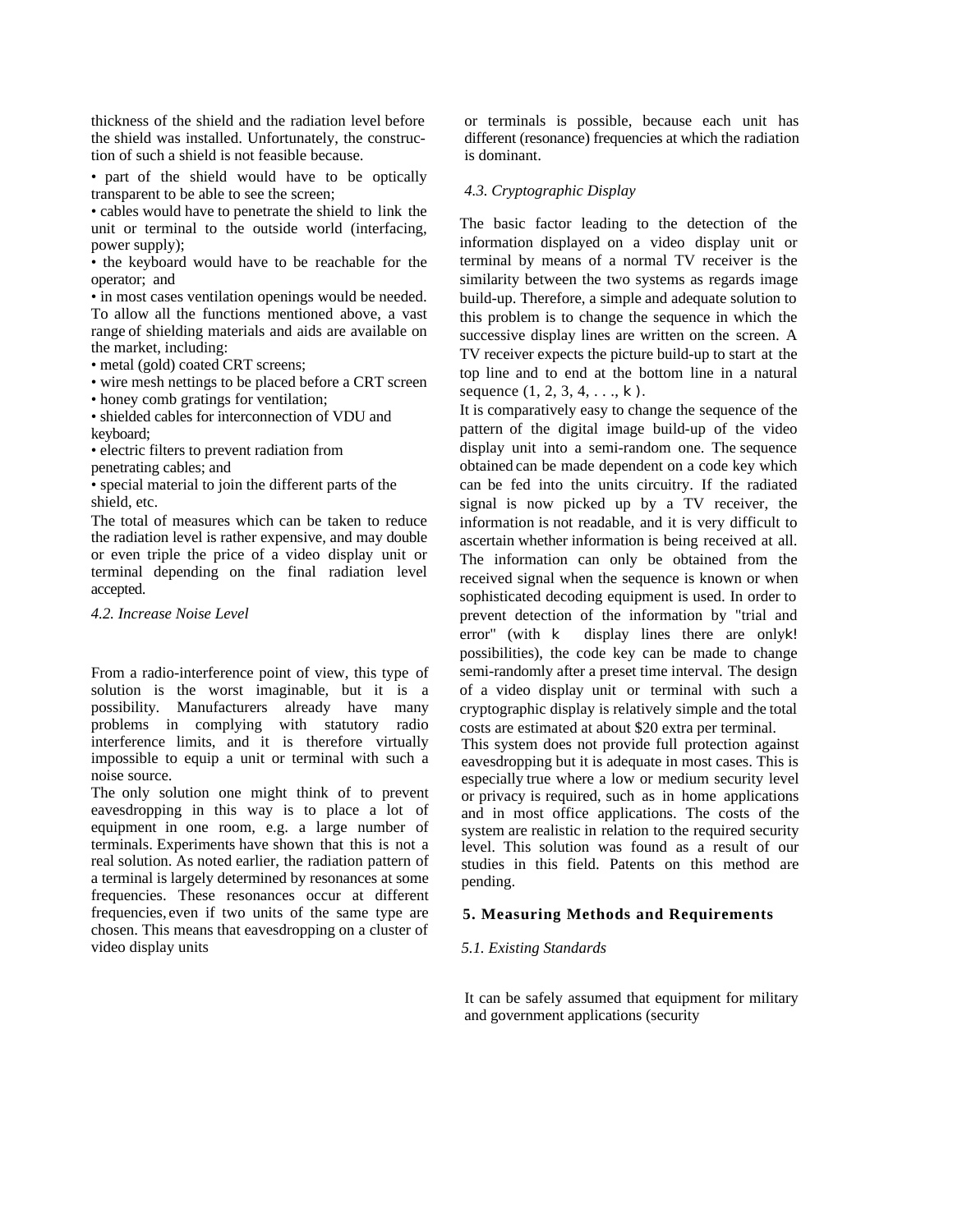services) is tested according to stringent standards. Apparently two types of standards exist:

- the NACSIM 5100A . Tempest Standard (U.S.A.), and
- the AMSG 720B Compromising Emanations Laboratory Test Standard (NATO).

Both standards are applicable to all types of equipment, not only to video display units or terminals. Measurement methods and requirements in the NACSIM standard are unknown to non-Americans. According to the scarce information available [7] equipment is tested under the surveillance of a special committee (TQSC). If approved, the equipment may be placed on the "Tempest" preferred product list" (PPL). Once listed on the PPL, the equipment may not be exported<br>or sold to the public without U.S. or sold to the public without U.S. governmental approval.

Not long ago (1982), NATO defined its own "Tempest" standard. This AMSG standard is in special cases used for both military and governmental applications in NATO countries. As documents relating to the standard are classified, the information is not freely available. It is unknown how this AMSG standard relates to the NACSIM standard but the measurement procedures and requirements defined in the former are known to be mainly of U.S. origin.

*5.2. Usability*

The aforementioned standards are clearly not very suitable for non-military and nongovernment applications, especially in cases where a low or medium security level is required. This is not only the case because the methods and requirements are not freely available, but also because the requirements are probably too stringent for these applications, resulting in unacceptable costs. We have therefore developed a simple method for testing video display units or terminals in this respect.

### *5.3. Simple Measuring Set-Up*

The aim of the measurement set-up is to check the reconstructability of information displayed on a unit or terminal by means of a normal TV receiver. Since various sources of radiation occur, this reconstructability is not determined only by the radiation level produced [1]. Therefore a normal TV receiver should be used as a measuring instrument. The measuring distance from the unit or terminal under test will in that case be the variable which determines the stringency of testing: the information on the screen is required not to be reconstructable on a normal TV receiver at a distance larger than d metres, where d is de



Fig. 2. Measurement set-up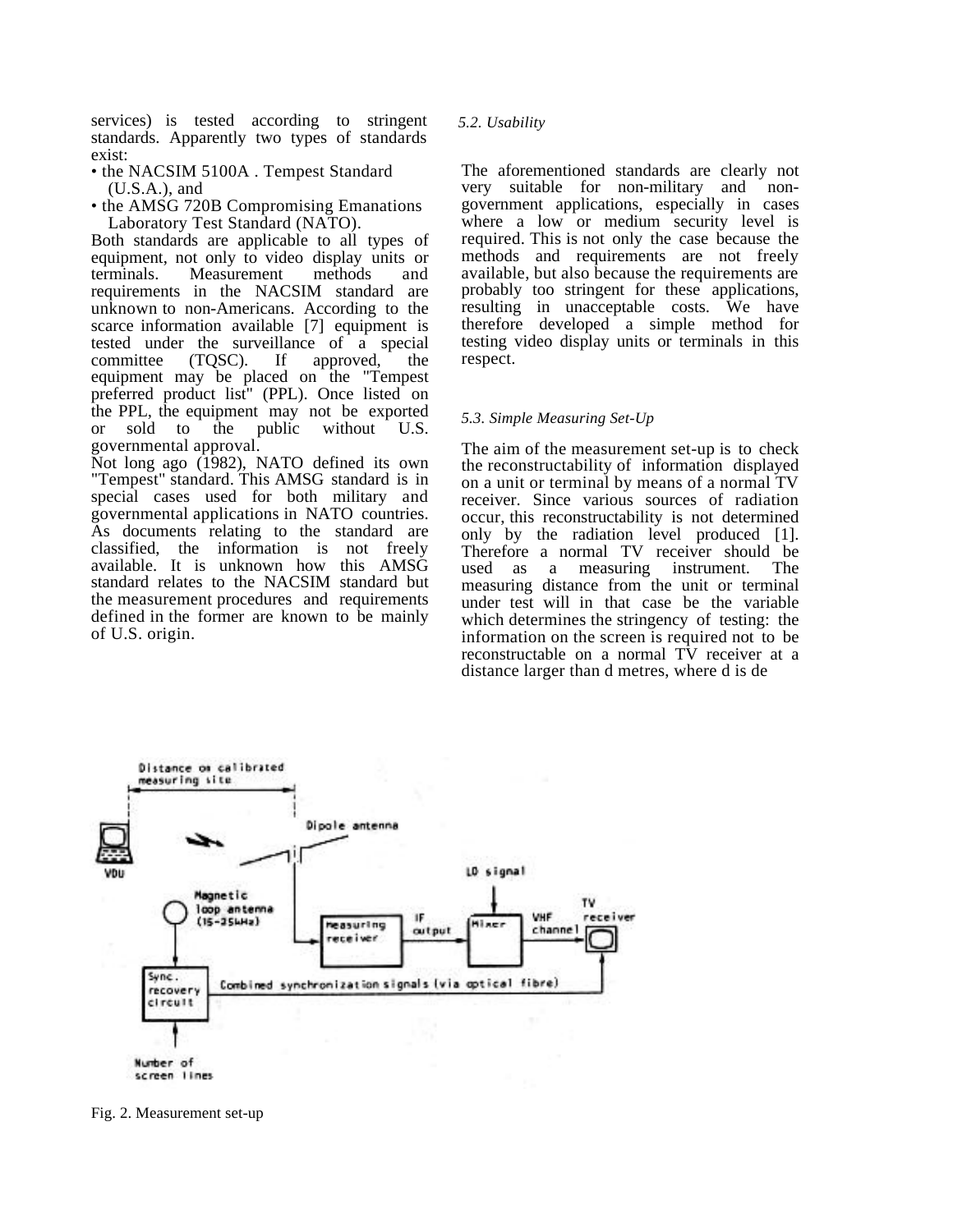termined by the tester. This type of measurement setup has disadvantages, including:

- reconstruction (reception) is only possible within the TV broadcast bands, and
- the measurement sensitivity is dependent on the type of TV receiver used.

Therefore a measurement set-up according to Fig. 2 was used.

The video display unit or terminal under test is placed I metre above the earthed conductive ground plane of a measuring site according to *CISPR Publication 16.* The antenna signal from a calibrated measuring antenna (e.g. a dipole) is fed into a receiver suitable for measurements in the range of 30 to 1000 MHz. The IF signal of the measuring receiver is used as an input to the TV receiver, thus using the former as a frequency convertor. If the TV receiver is tuned to this IF frequency it is possible to observe whether reconstruction of information from the received signal is possible. If the IF frequency is located outside the TV broadcast bonds, it must be converted to an arbitrary VHF channel as shown in Fig. 2. This cascading of two receivers has several advantages:

- measurements can be carried out over the entire frequency range 30-1000 MHz because the mea suring receiver determines the measuring frequency;
- the measuring receiver determines the sensitivity of the entire set-up; and
- field strength measurements can be carried out simultaneously, thus enabling comparison between picture reception quality and ambient field strength.

Since the IF signal is filtered at the detection bandwidth of the receiver, a detection bandwidth of at least 1 MHz should be selected. In order to obtain a clear picture on the TV screen, the bandwidth of the measuring receiver should be at least 4 MHz. With a 1 MHz bandwidth, a page of text is not clearly readable but will be recognized as such. At bandwidths smaller than 1 MHz the picture on the TV screen will hardly be recognizable as a page of text.

In contrast to the eavesdropping situation, the video display unit or terminal is available during measurements, thus enabling the pick-up of synchronization signals directly. This can be done easily by picking up the magnetic field from the high voltage transformer, close to the unit. This

transformer in most cases is driven at the horizontal synchronization frequency of the display unit or terminal as in a normal TV receiver.

As described in the Technical Appendix, the signal is picked up and filtered, and stabilized in a phase locked loop. The vertical synchronization frequency is obtained from the horizontal synchronization frequency by division through the number of screen lines on the video unit or terminal. Both signals are combined and fed into the synchronization separator of the TV receiver. The signal is transmitted via an optical fibre to prevent disturbance of the radiated high frequency field of the video unit or terminal during measurements

### **6 Conclusions**

- 1. Video display units or terminals generate electromagnetic fields with frequency components up into the UHF region which contain the harmonics of the video signal.
- 2. A normal TV receiver made suitable for this purpose will in some cases be able to restore the information displayed on a video display unit or terminal on its own screen, when this field is picked up. Depending on the type of video display unit or terminal, this reconstruction may under optimum conditions be feasible from distances of up to 1 km.
- 3. The information in video display units or terminals will not be detectable at such distances if an electromagnetic shield is applied. Adequate shielding of the electromagnetic fields generated may double or even triple the price of a video display unit or terminal.
- 4. If the writing sequence of screen lines of the video display unit or terminal screen is changed into a random sequence, reconstructio is made impossible. The costs of this type of video display unit or terminal data protection are estimated to be much lower than those of electromagnetic shielding.
- 5. The measurement method developed can be used to obtain information on the reconstructability of the data displayed on a video display unit or terminal, at a predetermined measuring distance. The set-up is simple and measurements do not take an unreasonably long time to be carried out.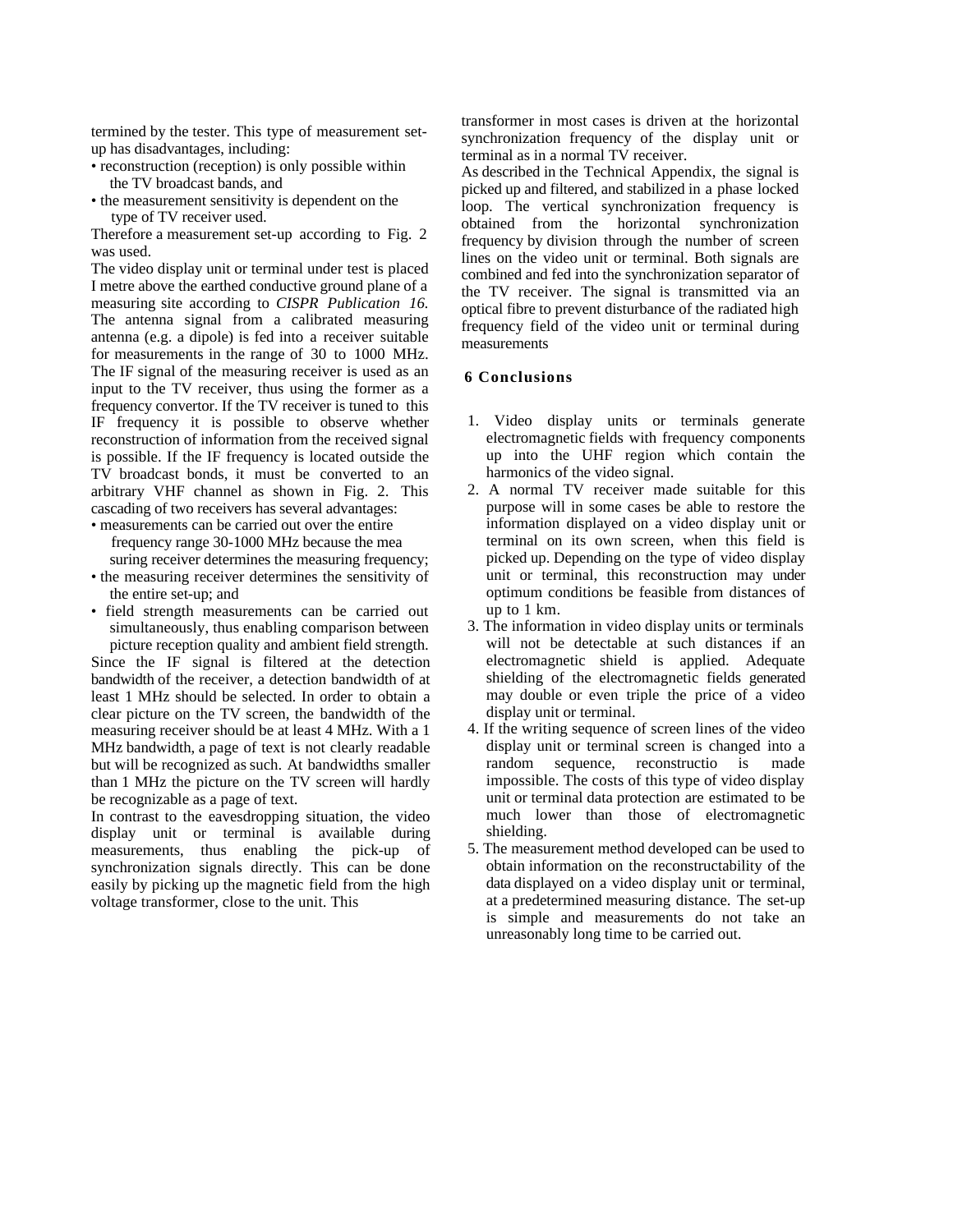## Technical Appendix

### P**rinciples of Television**

### *Picture Build-Up*

The picture on a television screen is built up sequentially. The moving picture is the result of 50 frames (European standard) being displayed per second. Each picture consists of a number of horizontal lines which are so close together that individual lines cannot be recognized when looking at the TV screen from a reasonable distance. These horizontal lines are written on the TV screen in a predetermined sequence: the first line is written at the top of the screen and the last line at the bottom. The individual lines are written from left to right on the screen.

Each TV picture is built up as illustrated in Fig. 3. The device used to build up the TV picture is called a Cathode Ray Tube (CRT) (see Fig. 4).

If a high voltage is applied between the (heated) electrode (cathode, negative voltage) and the conductive layer on the inside of the screen (anode, positive voltage), electrons will start flowing from the cathode to the anode.

As a result of the application of a magnetic field around the 'foot' of the CRT the electron flow is guided into a very narrow beam. If the voltage is high enough, the kinetic energy of the electrons is so large when reaching the screen that the screen will emit photons of visible light. Thus by controlling the voltage applied between the cathode and the anode, the light intensity of a given a spot on the screen can be controlled. Since electrons are charged particles, applications of a magnetic or electric field perpendicular to the direction of flow will change

that direction. If a field is generated in both the horizontal and the vertical direction by applying voltages between the steering electrodes, the place of the lighted spot on the screen can be changed. It is easy to see that the application of sawtooth-voltages with different frequencies leads to the movements of the spot over the screen as shown in Fig. 3. Thus, the picture on a television screen is built up by modulating the light intensity of a spot moving over the screen in the predetermined manner.

### *Video Signal*

The signal required to modulate the light intensity of the moving spot is called the video signal. A TV broadcast receiver receives this video signal from the transmitter. To enable the TV receiver to decode the received video signal into a readable picture it has to 'know' at what moment in the received signal the information on each line starts As the picture is built up according to a predetermined scheme, information on the starting moment of each first line of a frame and all the following lines has to be transmitted as well The signal used to feed this information to the TV receiver is called the synchronization signal. For practical reasons the video signal and the synchronization signal are combined into one signal, the line feed [LF] signal. The LF signal in a TV receiver consists of:

- a positive part, the video signal, and

- a negative part, the synchronization signal (pulse train).

The signals can be combined into one signal, because the synchronization signals can be transmitted in between separate lines and frames. A small part of an LF signal in a TV receiver is shown in Fig. 5.

### **Video Display Units**

### *Picture Build-Up*

The build-up of the picture on a video display unit is much the same as in a TV broadcast receiver.



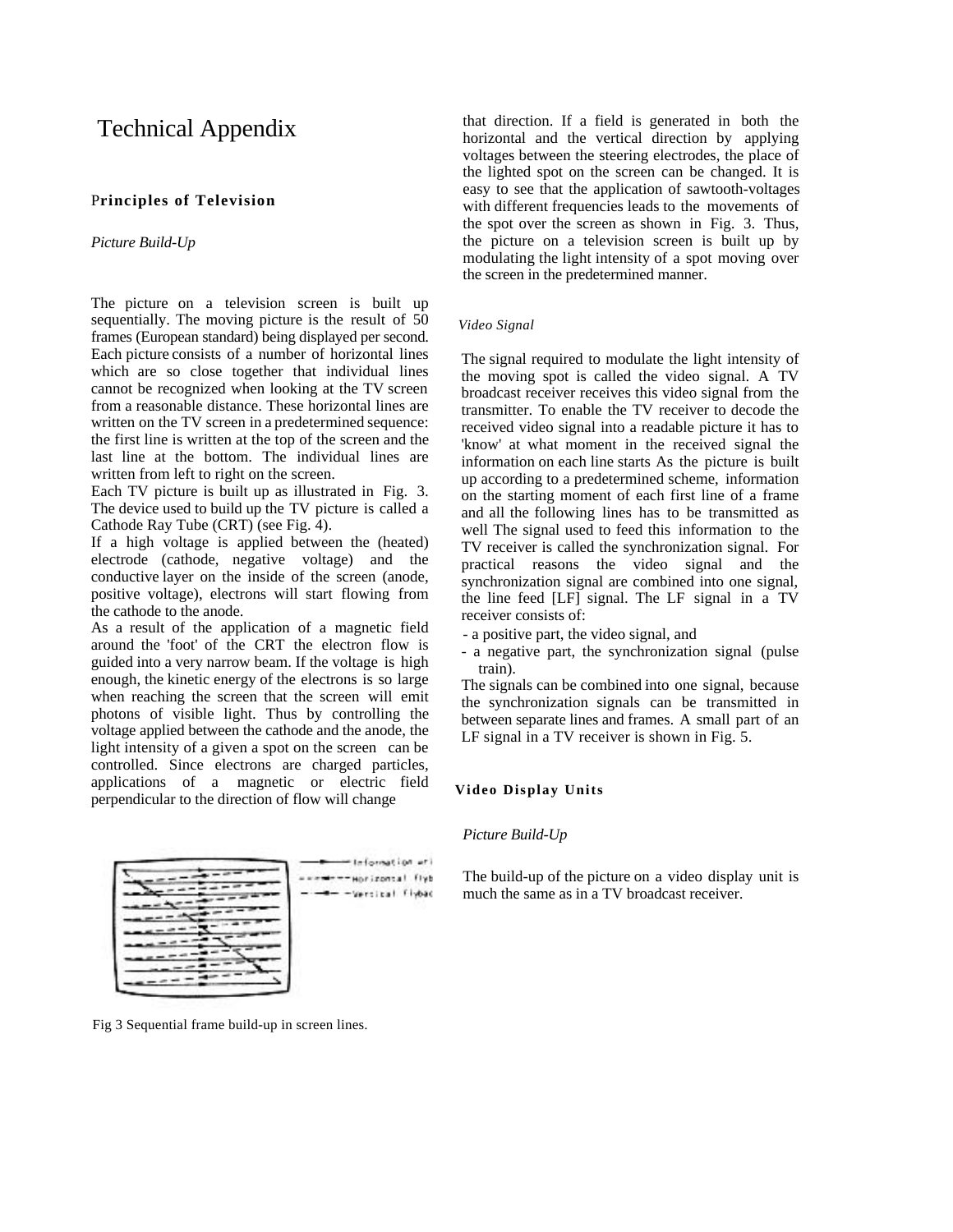

Fig. 4. Cathode ray tube.



Fig. 5. Line feed [LF] signal in a TV receiver.

| <b>SHECKER ALL INSPERSIONALITY</b> | THE RESIDENCE CONTINUES IN A REPORT WITH THE RECEIVED FOR A REPORT OF A RECEIVED ON A REPORT OF A REPORT OF A REPORT OF A REPORT OF A REPORT OF A REPORT OF A REPORT OF A REPORT OF A REPORT OF A REPORT OF A REPORT OF A REPO<br>- 0127456769 (in) WARCDEFOREはLMADPORT/VARTY21 ) - Model philatexportformula<br>- ALCOHOLYSE . LECTRABILIER AL MORRESTOVICO D. Le., and net physical process staves at<br>accordance content and content and the content of the content of the content of the content of<br>#123456799 / =>784800EFGHLAUMHOPOPSTUVARTZL-1-, abcdefghs.jklanoporstuveryz-<br>e123456789 / +>>784802EFD40.ALMADPORTTURNTZTYTY / whodefight in tenoper staveryzhili<br>123456769 . (m) 70000007GM1.0LUMOPORSTOWAY/21\1+, abcdefight.pk1anoporstummu21. (*<br>23456769 . (113640000FOREAUMOPORTIVANTE) \P., abcomfghs.jklanopor.stave.com/////<br>3e%769 (中国語のDEFDRIALMOPORSTANDYZI) - abcdefghtjklandgoratuvasqilili<br>ASS 789 . (+) YEARCOEF CAT JALANGPORE TUAKAY DIA TH. AND REFLY A LIST ONE RESULT IN THE THE<br>SATED LEVELWARE DEEMS MUMORRETUNDERED TO LARCONFORT (REMODERATION VALUE) "THE<br>4789.  [4] "BABCDEF DH] JELMAOP BRSTUMARTZI \ I ~ abc derf gha jh Lanopor stuvery.2 [1] " - " latt<br>789 .co/fBABCOEFGATUREPORSTURNIYZI\I+, whodefghtjilenoporatuseoustCII+ Fakts<br>23. (iii) "executive C.P.L.PAOPORSTUNICITY. \    abcdef you je Lamoporation was at [1] " "http:<br>3 con tal (2013) ALMOPASTUNATZIN H., aktoriyki Almoparatovanyi III (1981) (<br>A A REMODEFORE AN IMPORTANCE OF THE MICHIGAN (Remoderationary 2011) THERE CA<br>(a) "BARCOEFDALALAMOPORSTUNKTZINI», Microelgha je lanoporstuvenski (il" i "BRIA v 18<br>(+ "##000FG412UMOPORTURADYZIN3+, #DOMF9N1JE3anoportRuvers@CEFC 3"#FGE", tk+<br>"BABCOSPGHIJKLMMOPORSTUNNIY/2 \J+_'abcobfghijklanopoputavery2 !!!" "#Elk'! H+.-<br>Executive Consumer SPS (PARKED For Construction of Consumer SPS)<br>問題Ⅰ ○ 日本 マー |
|------------------------------------|-------------------------------------------------------------------------------------------------------------------------------------------------------------------------------------------------------------------------------------------------------------------------------------------------------------------------------------------------------------------------------------------------------------------------------------------------------------------------------------------------------------------------------------------------------------------------------------------------------------------------------------------------------------------------------------------------------------------------------------------------------------------------------------------------------------------------------------------------------------------------------------------------------------------------------------------------------------------------------------------------------------------------------------------------------------------------------------------------------------------------------------------------------------------------------------------------------------------------------------------------------------------------------------------------------------------------------------------------------------------------------------------------------------------------------------------------------------------------------------------------------------------------------------------------------------------------------------------------------------------------------------------------------------------------------------------------------------------------------------------------------------------------------------------------------------------------------------------------------------------------------------------------------------------------|
|------------------------------------|-------------------------------------------------------------------------------------------------------------------------------------------------------------------------------------------------------------------------------------------------------------------------------------------------------------------------------------------------------------------------------------------------------------------------------------------------------------------------------------------------------------------------------------------------------------------------------------------------------------------------------------------------------------------------------------------------------------------------------------------------------------------------------------------------------------------------------------------------------------------------------------------------------------------------------------------------------------------------------------------------------------------------------------------------------------------------------------------------------------------------------------------------------------------------------------------------------------------------------------------------------------------------------------------------------------------------------------------------------------------------------------------------------------------------------------------------------------------------------------------------------------------------------------------------------------------------------------------------------------------------------------------------------------------------------------------------------------------------------------------------------------------------------------------------------------------------------------------------------------------------------------------------------------------------|

Fig. 6. VDU screen with text. Fig. 7. Detail of Fig. 6.

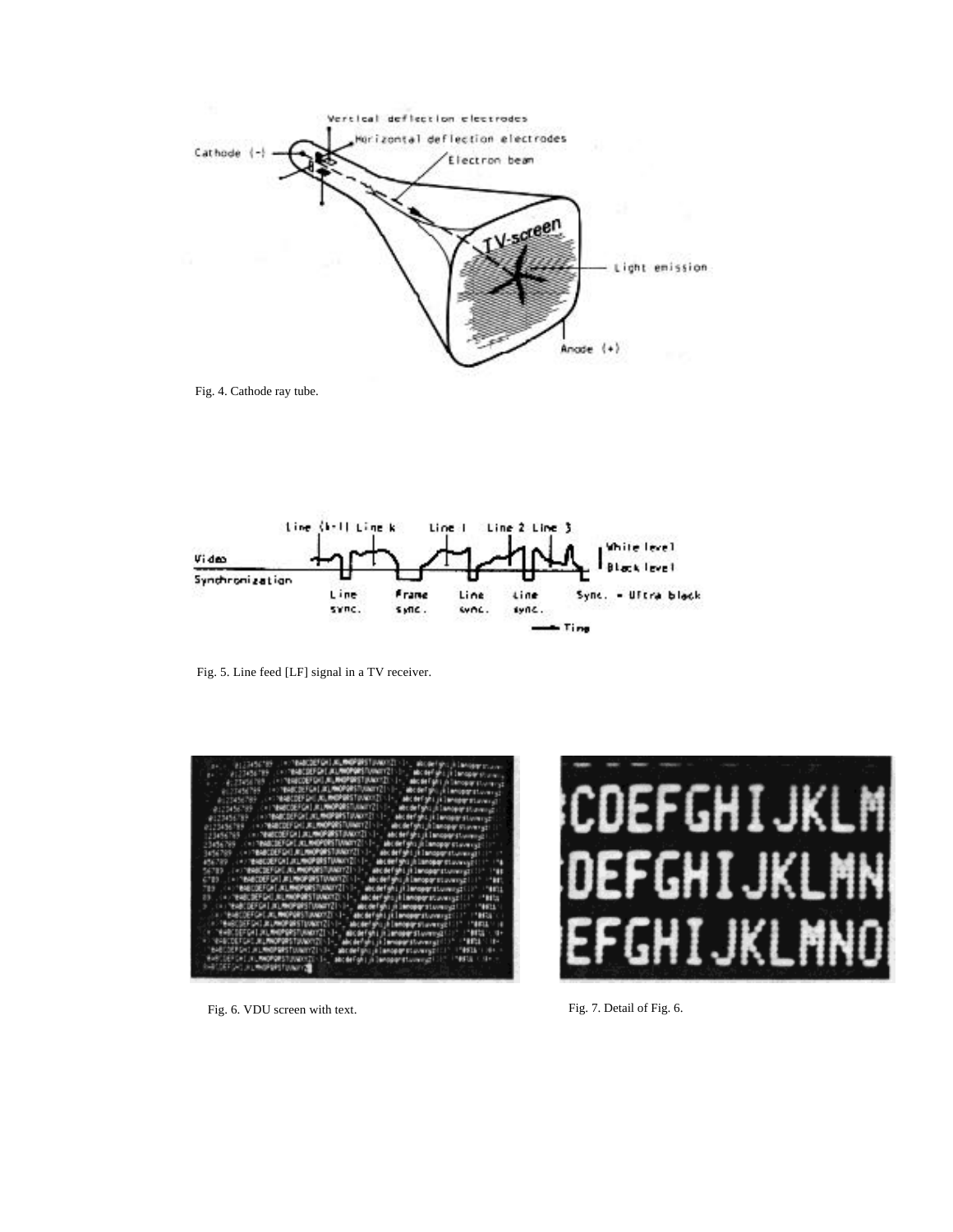Fig. 6 shows the image displayed on a video display unit. Fig. 7 is a close-up photograph of the screen which shows that the symbols displayed consist of small dots. These dots (pixels) are arranged in horizontal lines, just as in a normal TV receiver.

### *Video Signal*

A graphic representation of the shape of the video signal needed for a picture is shown in Fig. 8. To build up the display in pixels, the current of the electron beam is on-off modulated. Thus, the video signal in a VDU is a digital signal, a logical "one" producing a " white" spot on the screen and a logical zero preventing this spot from appearing. The initial video signal is shown in Fig. 8b,, corresponding to the shaded screen line in Fig. 8a.

To obtain the required resolution on the VDU screen, the bit duration in the video signal should be short. If the bit duration were to be as long as shown in Fig. 8b,, the pixels on the screen would be distorted into ovals instead of circles, because of the scanning speed of the electron beam. Therefore the bit duration is decreased through modulation of the initial video signal 8b on a square wave (the video-dot-clock) with the same period as the bit duration in the initial video signal. In this way the bit duration is decreased to 50 per cent of the original value, as shown in Fig. 8c.

The modulation process is easily performed by applying both signals to a logical AND, since the signals can only have the values 0 and 1. Evidently, a number of adjacent pixels in a horizontal row are written on the screen as individual pixels. However, the optical size of the pixels is so large that this is not noticed when looking at the screen from a reasonable distance. The fact that horizontal lines are also displayed as a row of individual pixels is important for the detectability of the information by means of a TV receiver, as will be shown in the section on detection of information.

### *Spectral Contents*

If the text displayed on the VDU screen is nonrepetitive, the signal may on a first approximation be considered as a random digital signal. The power spectral density of this signal is given by:

$$
I_{xx}(f) = A \left( \frac{\sin \pi f T_b}{\pi f T_b} \right)^2 \qquad \qquad \{ V^2 / \text{Hz} \}
$$

where *Th* is the duration of one bit in the final video signal, and A is a function of the number of pixels displayed on the screen and the signal amplitude in volts [2]. A part of  $S_{XX}(f)$  is given in Fig. 9.

As the video signal in a VDU can only be realised with finite transition times,  $T_t$ , the real



Fig. 8. Build-up of the video signal in a VDU.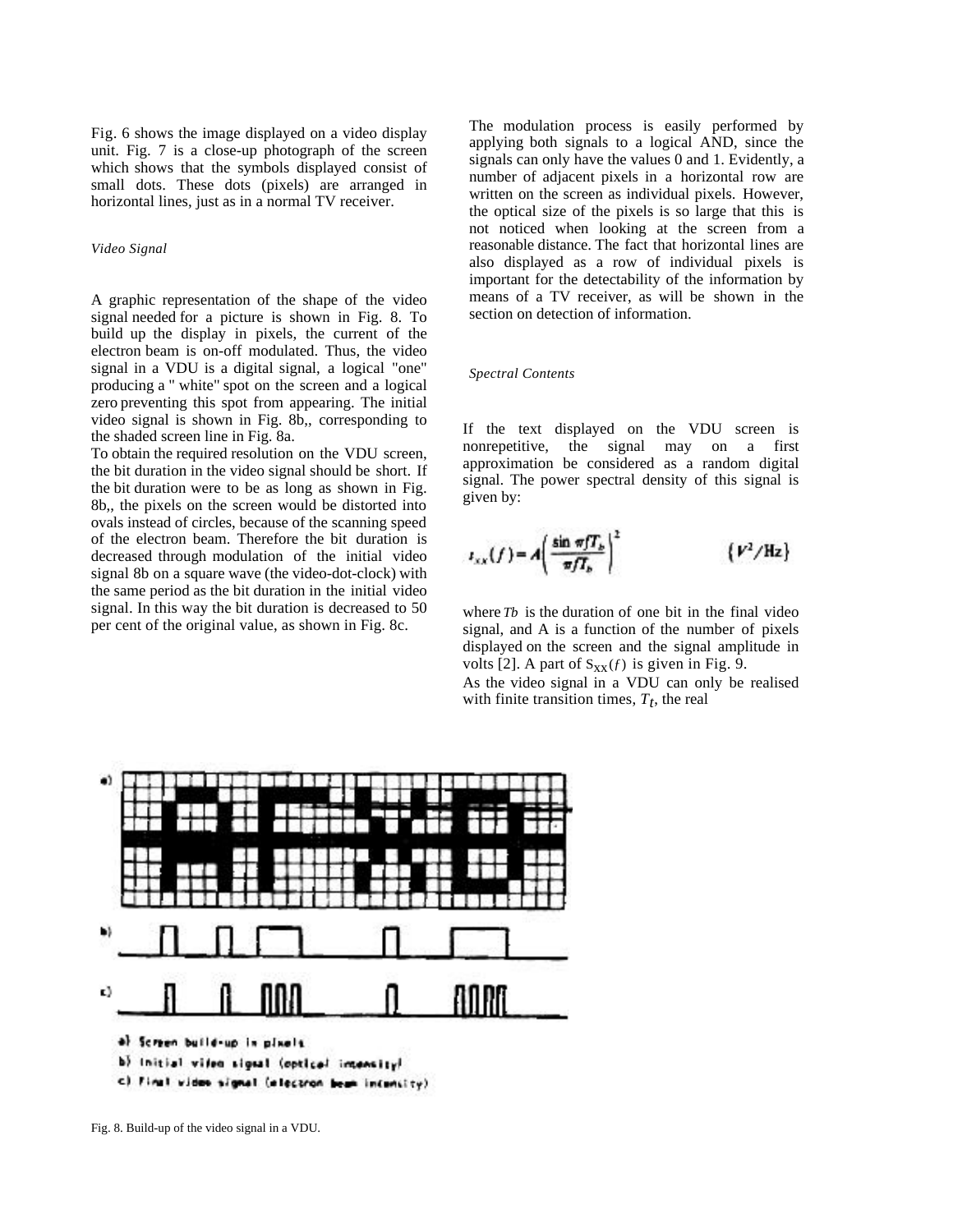

**Fig. 9. Power spectral density of the video signal.**

power spectral density of the video signal is described more appropriately by:

$$
S'_{xx}(f) = S_{xx}(f) \cdot \frac{1}{(\pi f T_{1})^{2} + 1} \qquad (\text{V}^{2}/\text{Hz})
$$

thus:

$$
S'_{n,x}(f) = A \cdot \left(\frac{\sin \pi f T_n}{\pi f T_n}\right)^2 \cdot \frac{1}{\left(\pi f T_n\right)^2 + 1} \left\{V^2 / \text{Hz}\right\}
$$

In the above expression the last factor denotes a first order low pass filter characteristic with cut-off frequency *f2= 1/9T[b-* It is readily seen that the envelope of the power spectral density of the signal is fairly constant up to the frequency *f1=* 1/ Tb, from which frequency it will be decreasing at a rate of - 20 dB per decade down to  $f2 = 1/Tt$ . At frequencies higher than *f2* the spectral density decreases at a rate of - 40 dB per decade.

Generally, the frequency  $f<sub>z</sub>$  is in the range 20 to 50 MHz, and *f2* is in the range 200-500 MHz, depending on the type of components and circuits used.

### *Other Signals*

The video signal is not the only signal in a VDU. It will be shown in the next section that the video signal is the most powerful broadband contribution to the radiated emission. This is because it is the only signal in a VDU that is amplified to far above TTL level. It is therefore unnecessary to go into the nature of other broadband signals in a VDU for this analysis. Because clock signals are repetitive, their power spectrum consists of individual spectral lines at the add harmonics of the clock frequency. Because the

spectral lines are far apart, each of the lines may be looked upon as an independent narrowband source for our purposes. The intensity of these narrowband components decreases with increasing frequency. as is the case with the video signal's power spectrum. Because the power spectral density of the clock signals is concentrated in individual spectral lines, rather than spread over the entire frequency axis, the power in each of those lines can be fairly high compared with the power density in the video signal (depending on the measuring bandwidth).

What is even more important, the clock signals are often obtained by frequency division of the video-dotclock. This means that many spectrum lines will coincide with the centre of a lobe in the video signal. This phenonnenon has a great impact on the detection of information with a TV receiver.

### **Electromagnetic Radiation**

### *Principles*

It can be derived from Maxwell's equations that the acceleration of electric charges results in the generation of an electromagnetic field. This phenomenon is well known, and it is used to our advantage in radio communications. A current is forced to flow through a conductive wire (antenna). This current will generate an electromagnetic field which can be picked up at a large distance from the transmitting antenna using another conductive wire in which the field will generate a current. It can be proved that the current generated is similar to that in the transmitting antenna.

This means that any conductor carrying a current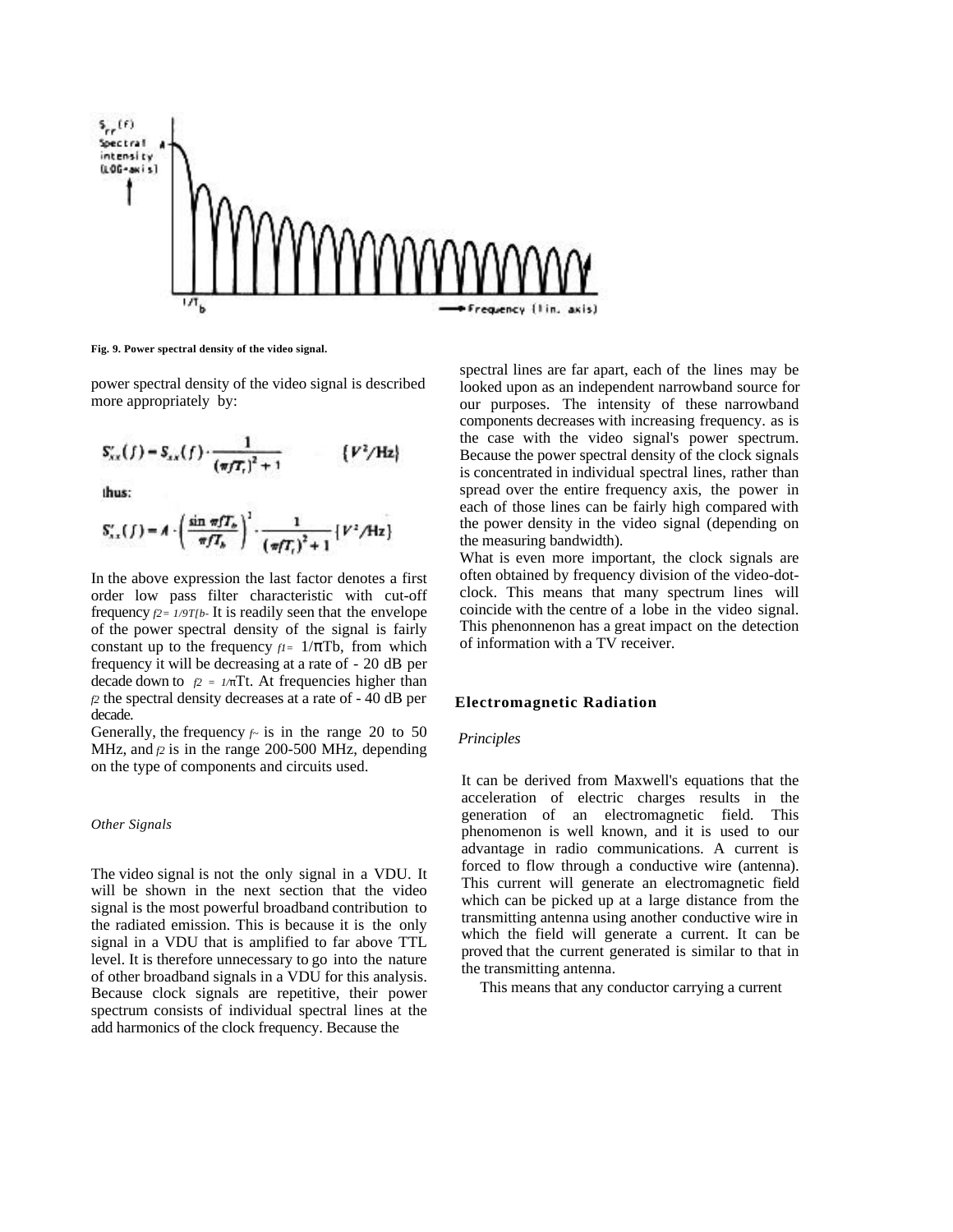with varying strength (alternating current) can regarded as a transmitting antenna. Digital equipment will therefore generate electromagnetic Ids containing all frequency components of all ,nals inside the equipment. Since the electro- magtic field is generated by the acceleration of charges, its strength is related to the derivative of the current in a circuit, rather than to the current itself.

### *Radiation of the Video Signal*

It is obvious that the video signal in a VDU is dieted into the surroundings of the equipment  $\sim$  the video processing circuitry, and by the elecon beam in the CRT. On a first -rough- approximation, the radiation effectiveness of a circuit increases monotonously with frequency at a rte of  $+ 20$  dB per decade, up to a frequency (of several hundred MHz) which is determined by the hysical size of the circuits used for video signal processing [3].

If it is assumed that this cut-off frequency is higher than  $f_2$ , the radiated power spectral density  $S_{rr}(f)$ can be estimated by:

 $S_{rr}(f)$ :  $\sin_2(f)T_h$  {V<sup>2</sup>/m<sup>2</sup>Hz}

where  $f_1 > f > f_2$ . A part of this spectrum is shown Fig. 10.

It can be derived from communication theory that if the receiver is tuned to one of the lobes of the spectrum, the entire video signal can be retored. This can be made plausible if each of the radiated lobes of the power spectral density is regarded as an AM-modulated version of the line feed portion of the video signal up to the Nyqvist frequency  $f_N = 1/2T_b$ [4]

### *Emission Measurements*

Measurements were made in respect of the interference produced by a VDU. The video-dot-clock of the VDU chosen was 11.004 MHz. The system clock frequency was 1.57 MHz, so narrowband components could be expected to occur in the radiated spectrum at 1.57 MHz intervals. Two types of measurement were carried out:

- The maximum available interference power on the mains power cord was measured using the CISPR absorbing clamp.
- The electric field radiated by the VDU in the direction of maximum radiation was measured with a biconical antenna according to MILSTD-461/462 at a distance of 1 metre. In this set-up the main power cord was shielded.

Measurements were made with an HP 8586A spectrum analyser in the frequency range 30-300 MHz, at a detection bandwidth of 10 kHz and the function 'MAX HOLD' having been selected. The results are given in Fig. 11 and Fig. 12. The

upper portions of Fig. 11 and Fig. 12 illustrate the measurement results for a full screen of text of a VDU. The lower portions of Fig. 11 and Fig. 12 illustrate the VDU screen on which only the cursor is displayed. These results show that:

- the level of broadband interference is largely dependent on the number of characters displayed on the screen;
- the level of narrowband interference is independent of the contents of the display, and individual narrowband components are determined by the VDU system clock and the video-dot-clock.
- It can thus be concluded that the video signal is the most powerful source of broadband emission, and that the clock signals are the most powerful



Fig 10. Power spectral density  $S_{rr}(f)$  of the radiated field  $(f < f<sub>2</sub>)$ .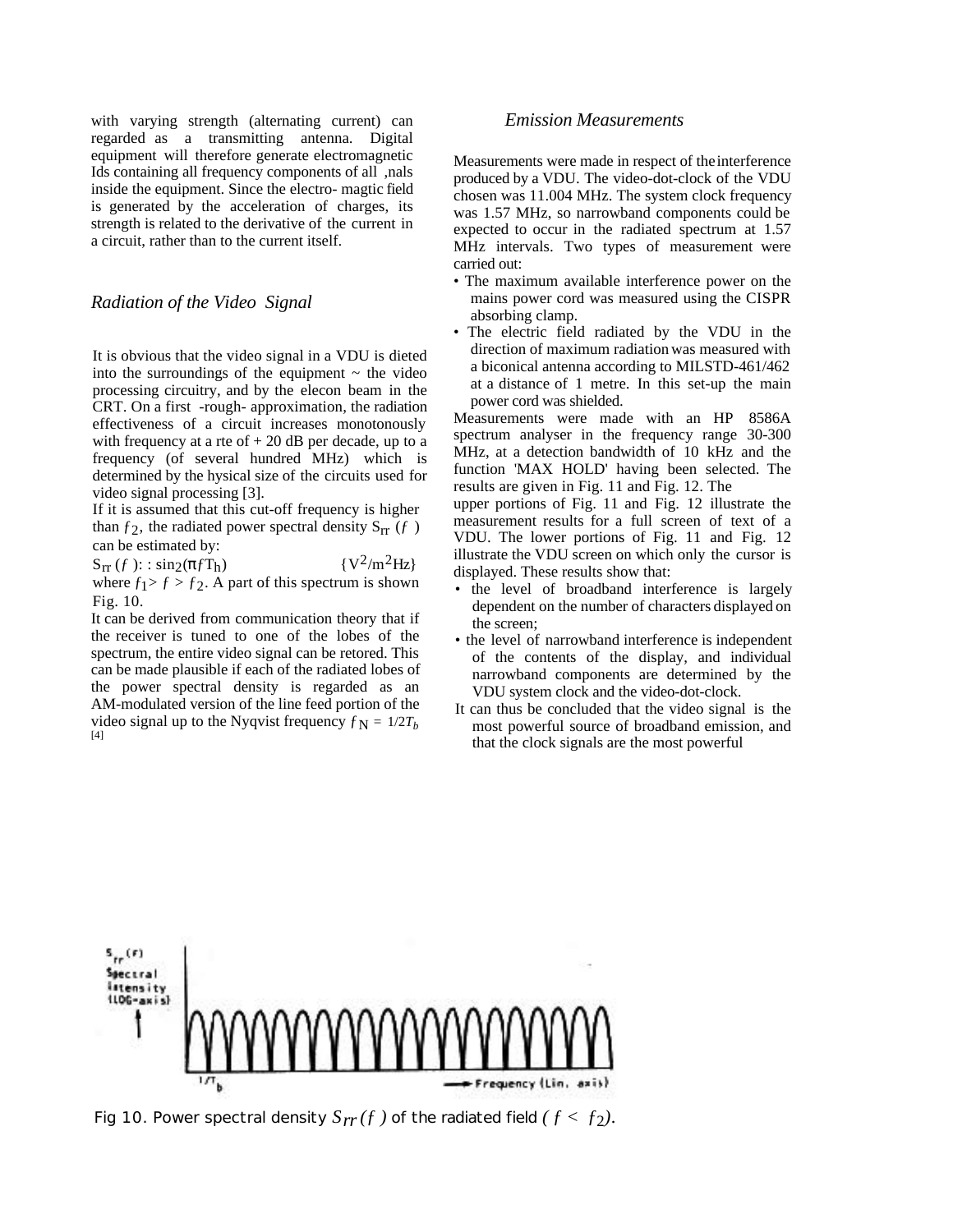

Fig. 11. Maximum interference power available on the main power cord.



Fig. 12. Field strength in the direction of maximum radiation at I meter distance (horizontal polarization)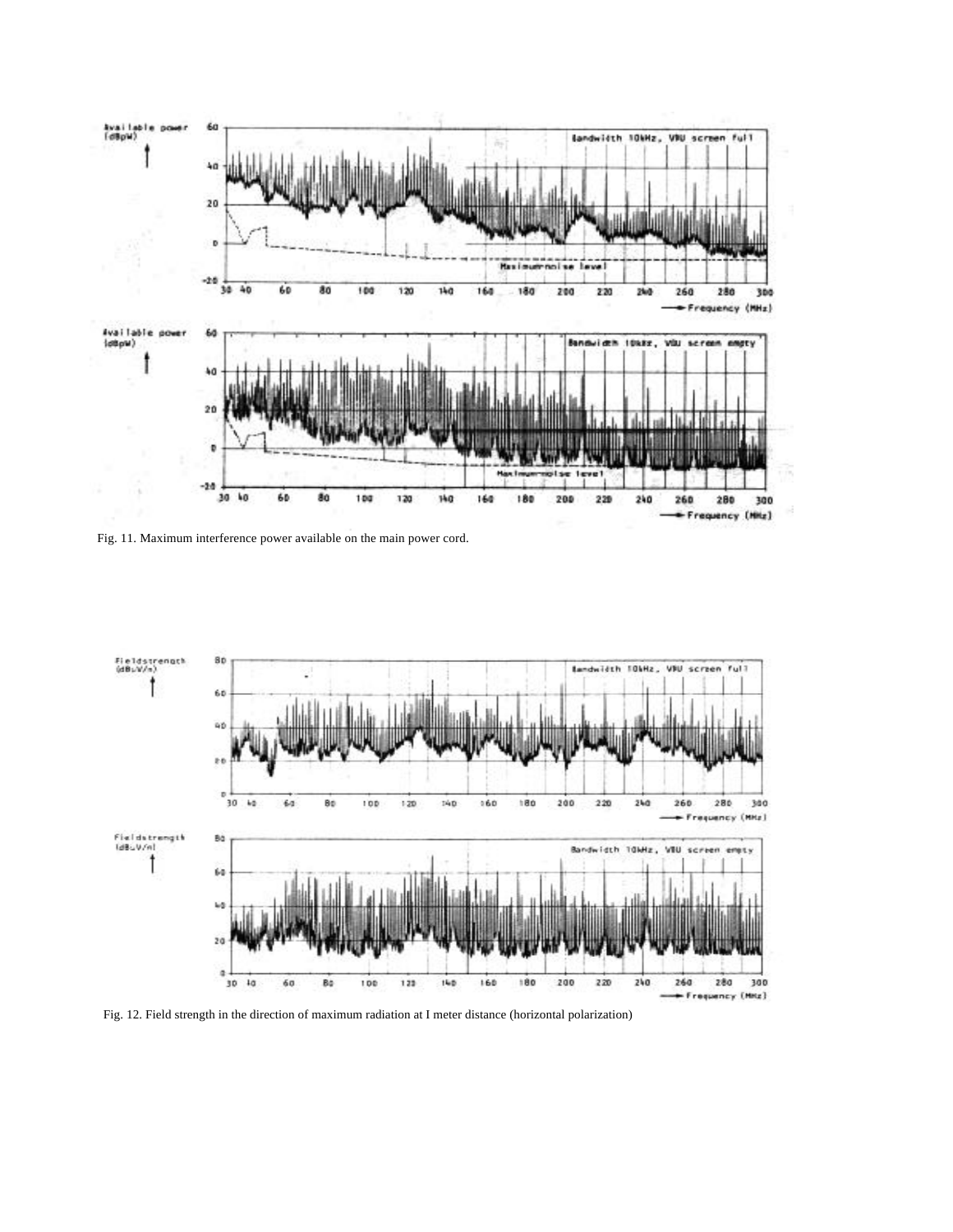sources of narrowband emission. The measurements clearly show that the emitted broadband spectrum does not follow the assumed  $sin2(f, \neg)$  function. Especially in Fig 11 it is clear that at some frequencies (e.g. around 125 and 210 MHz) resonances occur which cause the emission to increase to 15 dB above the emission level at adjacent frequencies.

### *Radio Interference Limits*

Measurements of the electromagnetic field strength generated by various types of VDUs were carried out on a measuring site as described in *CISPR Publication 16.* Field strength measurements according to the forthcoming CISPR recommendation on data processing and office equipment (DP/OE) showed that none of the VDUs we tested produced electromagnetic interference beyond the proposed limits. In these measurements the observed frequency range was 30-600 MHz.

### **Reconstruction of Information**

### *Signal Processing in TV Receiver*

In its simplest form a TV receiver can be described according to the block diagram of Fig. 13. As can be seen in this block diagram, the TV receiver can only see a very small part of the spectrum radiated by the VDU, with a bandwidth of approximately 8 MHz<sup>5</sup>, at an arbitrary frequency somewhere in the VHF or the UHF region

 5 Normally a TV receiver is equipped with a VSB demodulator and a detection bandwidth of approximately 4.5 MHz. This is effectively equal to an AM detector and 8 MHz detection bandwidth

Fig. 14 shows that the TV receiver will not notice the difference between the radiated signal (solid line) and the video signal which has the same spectral density at the reception frequency of the TV receiver (dotted line). The band filtered out by the detection filter of the TV receiver is displayed as a shaded block in the same Figure.

The response of the TV receiver to the radiated signal can thus be computed using the entire video signal as an input signal to a TV receiver. The amplitude of this signal is chosen at such a value that the power spectral intensity of the signal is equal to that of the radiated signal at the reception frequency. The signal processing in the TV receiver is visually represented in the time domain in Fig 15.

Fig. 15a shows the input video signal.

Fig. 15b shows the IF signal in the TV receiver in response to this video signal.

In Fig. 15c the LF signal in the TV receiver is shown; due to the AM detector this is the envelope of the IF signal.

Fig. 15d displays the video signal in the TV receiver with optimum adjustment of the brigthness and contrast levels.

The amplification of the LF signal around the threshold, determined by the brightness level, is determined by the contrast level. On a first approximation the contrast level determines the steepness of the flanks in the final video signal in the TV receiver. In contrast to the screen build-up in a VDU, the maximum of the video signal determines the black level, whereas the minimum determines the white level. The picture on the TV screen is therefore a copy of the picture on the VDU screen and is composed of a white (or gray) background with black letters.



Fig. 13. **Simplified block diagram of a TV receiver.**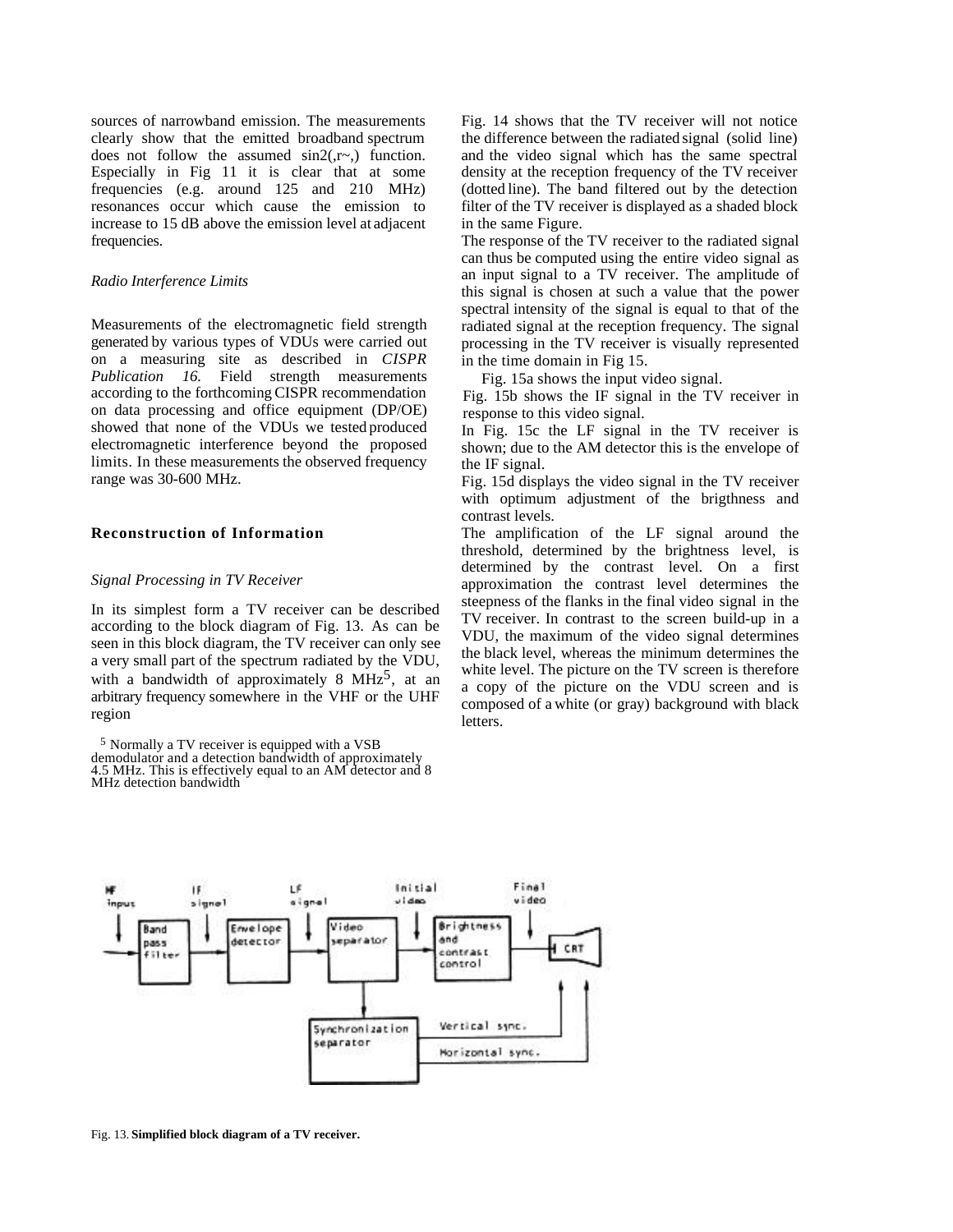

Fig. 14. Video signal and radiated electromagnetic field. with equal amplitudes at the reception frequency of a TV receiver.



Fig. 15. Signal processing in a TV receiver.



Fig. 16. Reconstruction of line elements.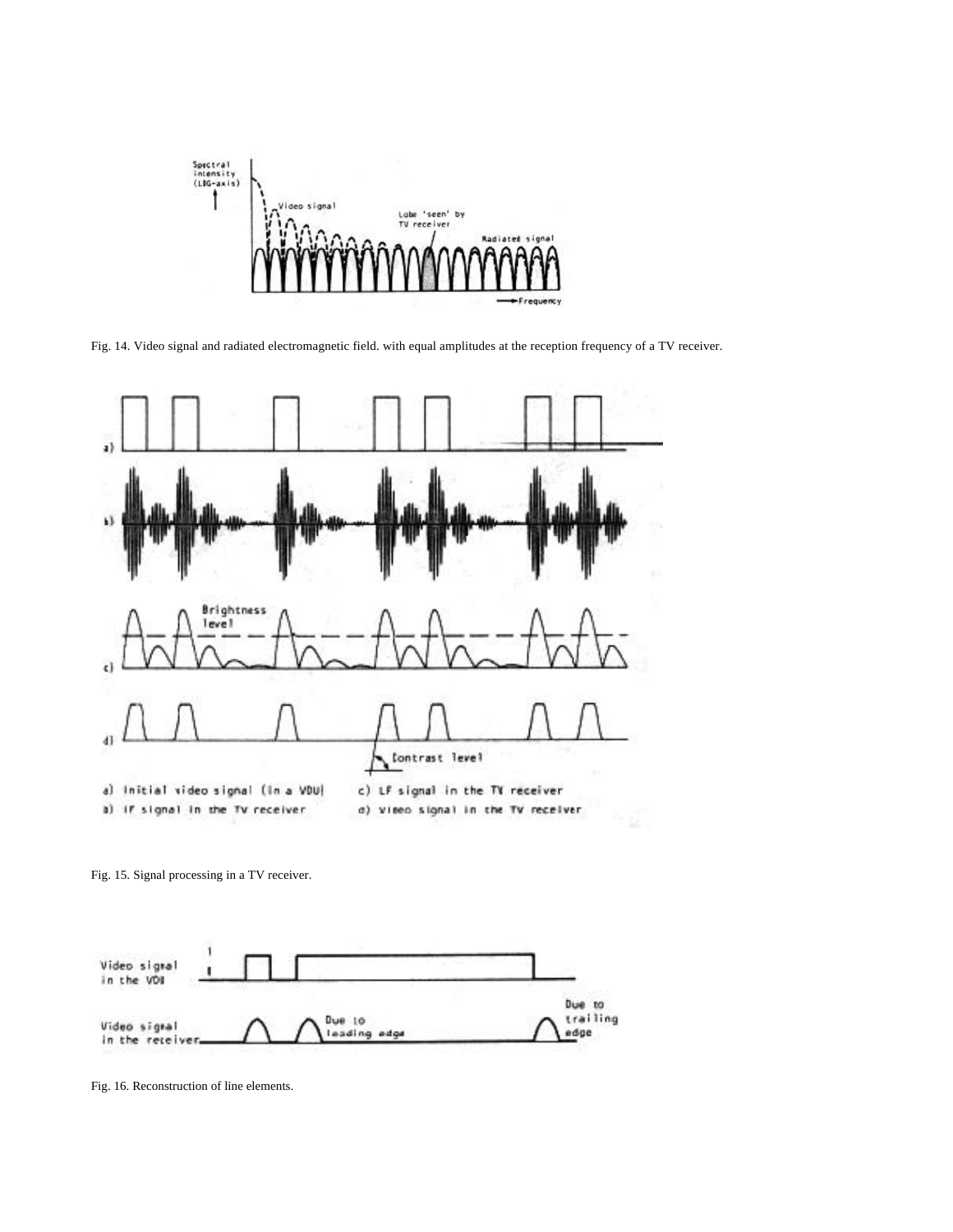

*Fig. 17.* Signal processing in a TV receiver with coherent narrowband component available.

Fig. 15 shows that a horizontal line element on the screen of the VDU is composed of a number of adjacent pixels which leads to reconstruction of the video signal for line elements. Since the electromagnetic field generated is related to the derivative of the video signal, only the leading edge and the trailing edge of a */long* pixel would be displayed on the TV receiver as a dot. The effect is shown in Fig. 16.

### *Influence of Narrowband Components*

The IF signal in the TV receiver as illustrated in Fig. lSb can be quantified as:

$$
V(t) = a(t) \cdot \cos(W_t).
$$

where Wc is the frequency of modulation, which is equal to the centre frequency of the receiving filter. If the received narrowband signal is an odd harmonic of the video-dot-clock, its frequency under optimum reception will be Wc. The received signal can then be described as:

$$
V'(t) = a(t) \cos(W_t t) + B \cos(W_t t + \phi)
$$
  
with *B* and  $\phi$  being constants.  
Or, assuming  $\phi = 0$ :  

$$
V'(t) = [a(t) + B] \cos(W_t t).
$$

Envelope detection in the TV receiver now leads to:

 $e(t) = |a(t) + B|$ Assuming  $|a(t)| > B$ , we obtain:

 $\epsilon(t) = a(t) + B$ 

Demodulation of this type of signal is shown in Fig. 17. In comparison with reception under absence of the narrowband component, there are two advantages:

- 1. The total signal power received by the TV set *is* determined by the sum of *ai(t)* and B.
- 2. The signal can be better reconstructed because the dynamic range of *e(t)* has increased relatively.

### *First Measurements*

First measurements during the experimentation showed that a TV receiver will indeed restore the video signal of the VDU, although the image does not appear on the screen because of the lack of synchronization information in the received signal. This is evident if Fig. 17d and Fig. 15d are compared with Fig. S.

The synchronization signals are separated from the video signal in the video separator. When the TV receiver is tuned to a broadcast station, the synchronization signals are explicitly transmitted; thus the receiver is able to restore the synchronization of the received information. Normally a VDU does not radiate such a *smart* signal. The TV